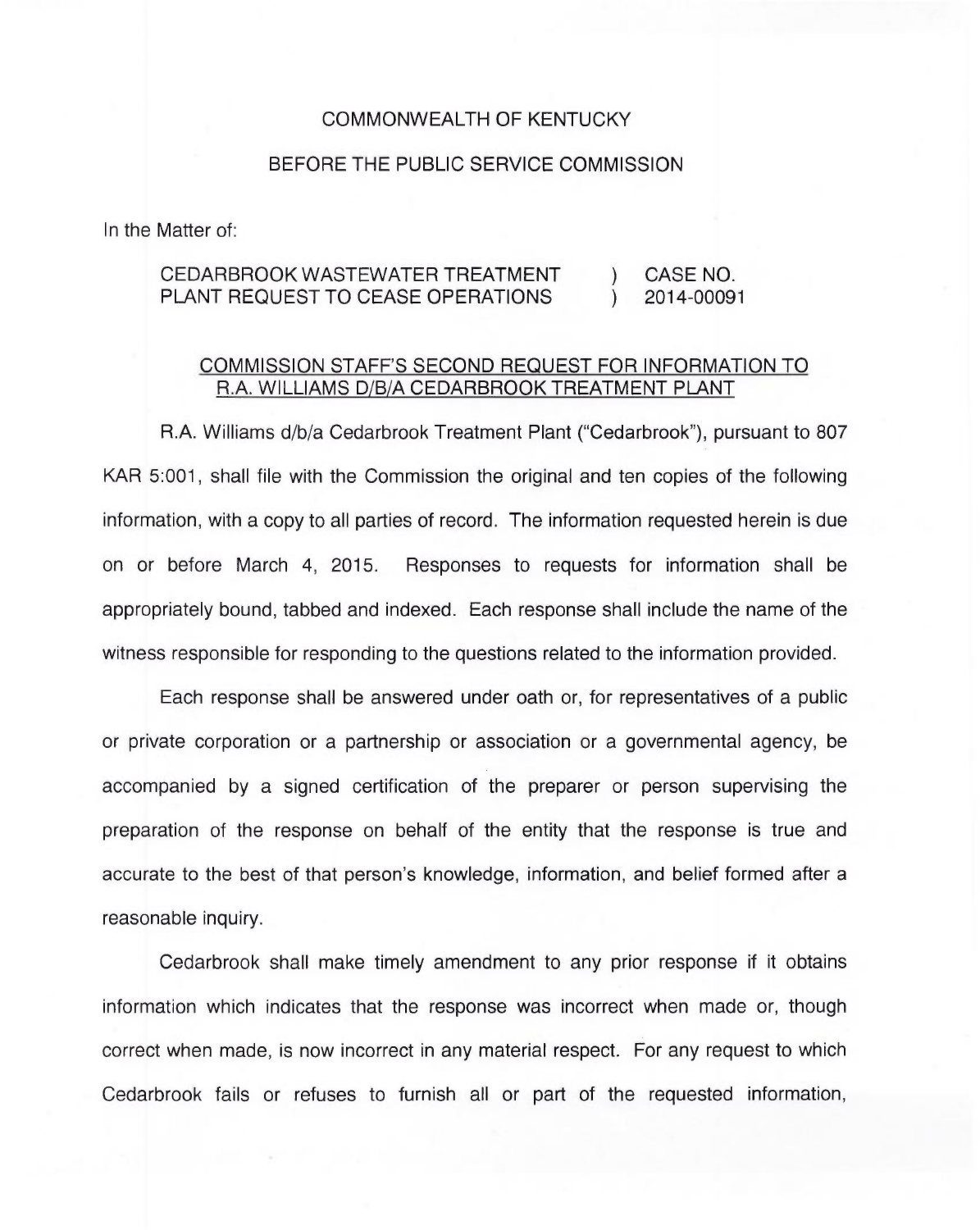Cedarbrook shall provide a written explanation of the specific grounds for its failure to completely and precisely respond.

Careful attention should be given to copied material to ensure that it is legible. When the requested information has been previously provided in this proceeding in the requested format, reference may be made to the specific location of that information in responding to this request. When applicable, the requested information shall be separately provided for total company operations and jurisdictional operations. A party filing a paper containing personal information shall, in accordance with 807 KAR 5:001, Section 4(10), encrypt or redact the paper so that personal information cannot be read.

 $1.$ Provide the status of any discussions between Cedarbrook and the Harrison County Sanitation District regarding a memorandum of understanding for the continued operation of Cedarbrook.

2. State whether Cedarbrook and the Harrison County Sanitation District have entered into any agreement for the continued operation of Cedarbrook.

3. State whether Cedarbrook intends to continue operating its facilities upon the end of Cedarbrook's February 28, 2015 fiscal year until otherwise authorized by the Commission.

4. State whether any delinquent customers have brought their accounts current since the January 14, 2015 informal conference in this matter.

5. Provide the status of any enforcement actions Cedarbrook currently has pending against any customers for delinquent accounts.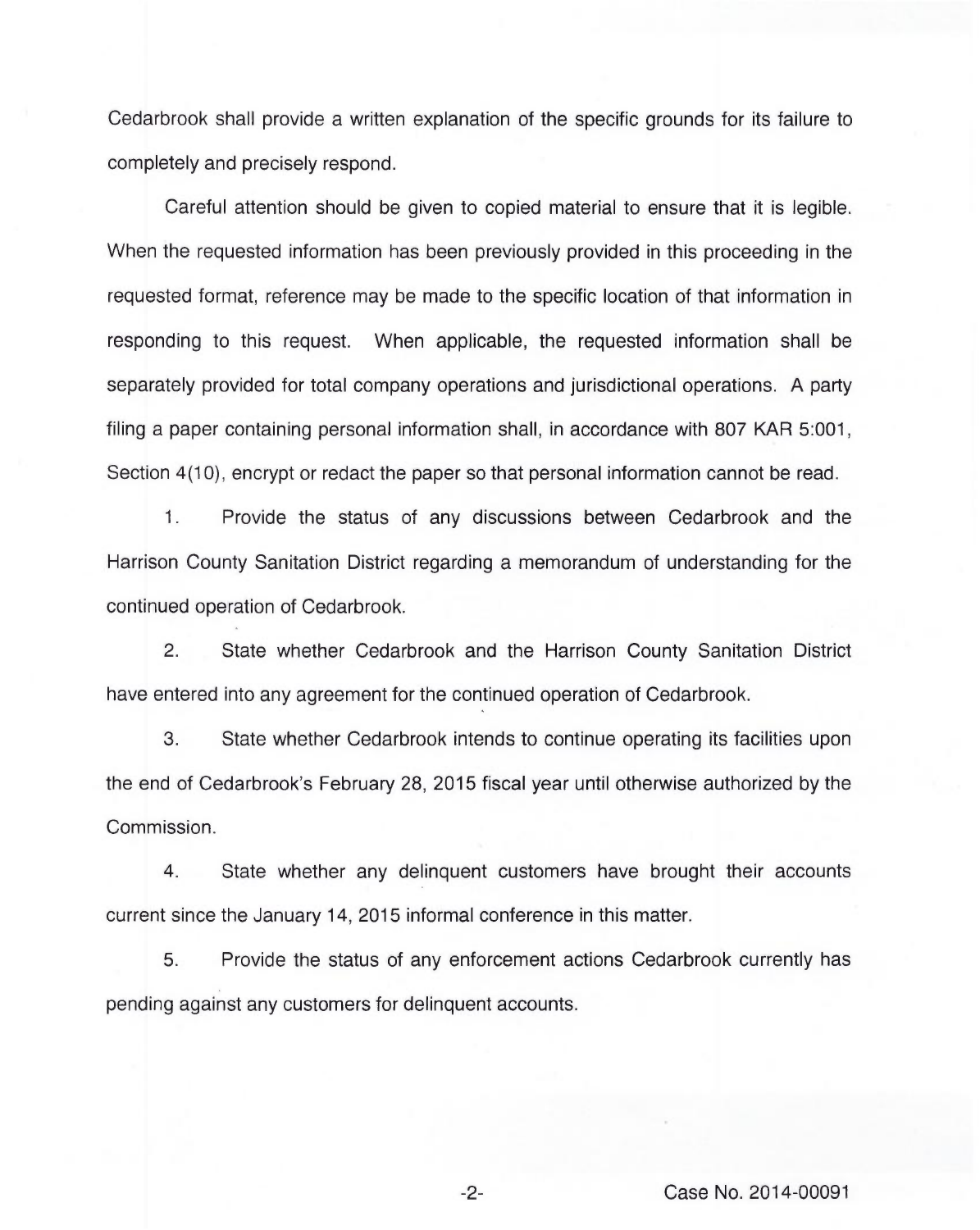6. State whether Cedarbrook has physically disconnected any customers sewer lines since the January 14, 2015 informal conference.

Jeff

Exe Pu irecto ice Commissic P. O. Box 615 Frankfort, KY 40602

DATED FEB 1 8 2015

cc: Parties of Record